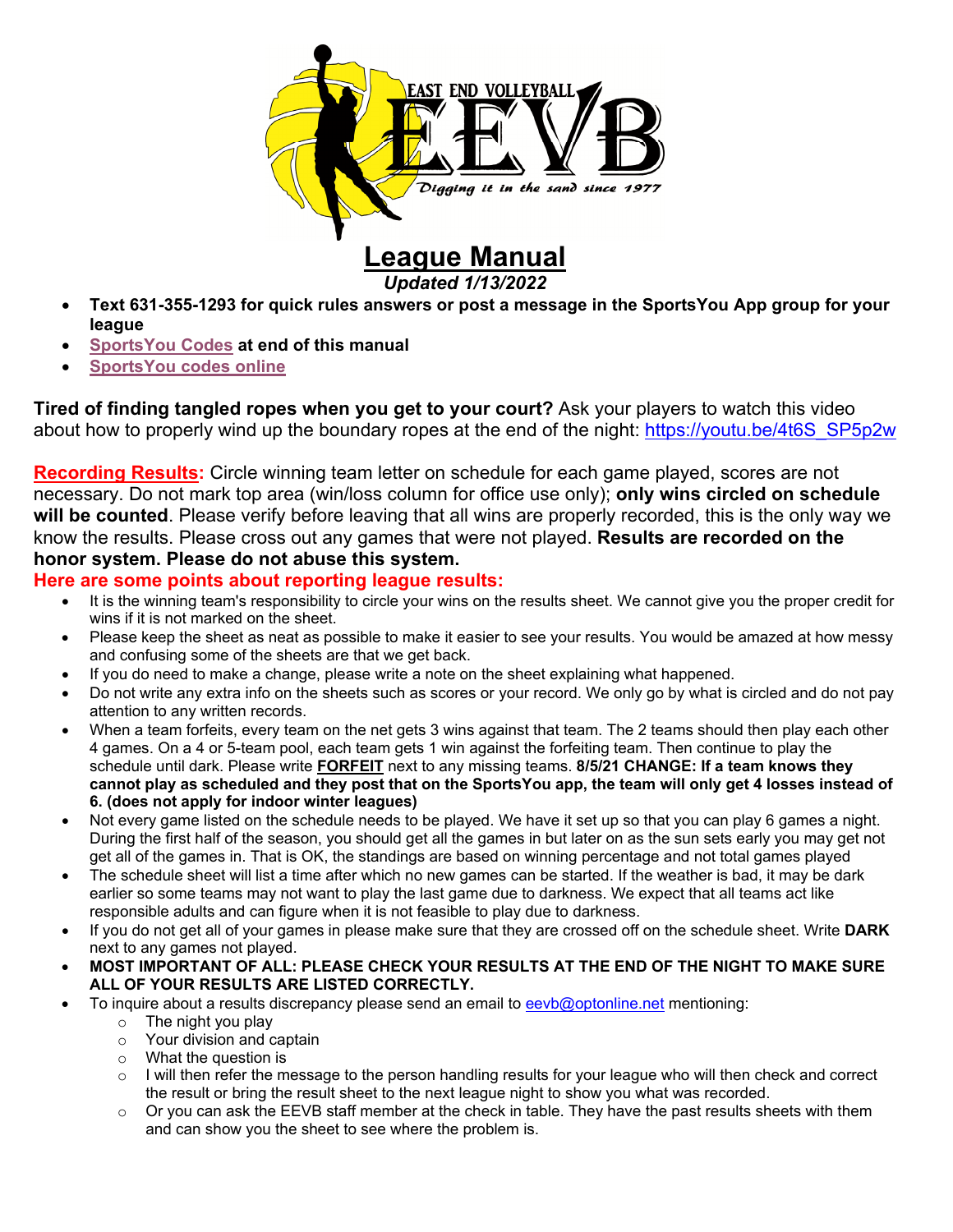#### **League Play:** All teams should bring their own volleyballs

- A. **Court Assignments:** All schedules will be listed online allowing to know your court assignment and let your team report straight to the court to play. There is no need to check in each night.
- B. **Format:** 3 teams are assigned to each court. First 2 full teams to arrive at court should begin play. Play games to point total circled on schedule.  $1<sup>st</sup>$  game winner stays on and plays  $3<sup>rd</sup>$  team, then game 1 loser plays 3rd team. **Continue this order until dark**. Teams always play 2 games and sit one. You do not have to finish every game listed on the schedule. At the end of the year when it gets dark earlier most nets will not finish all 9 games in a 3-team pool. Teams may only play each other 3 times per night in games that count towards the standings. If there is still time left teams may play pick up until the sun sets.
- C. **Game Starting Times:** The leagues are supposed to start at 6 pm. EEVB realizes that many players must rush from work in order to make it to the beach on time so we allow the 1<sup>st</sup> game on a court to start as late as 6:30 pm. Teams should follow the schedule as listed in **Format** above. **If 2 full teams are not present at 6:30 pm then the 1st 2 teams listed on the schedule sheet must start playing regardless of how many players they have**. If no one is there for game #1, a forfeit will be awarded to the team ready to play. The  $2<sup>nd</sup>$  game will then start at 6:40. If the one team is not ready at 6:40 then a forfeit will be awarded.
- D. **Last Game Starting Times:** No Games will start after time listed on schedule. This time will change as the season passes and the sun sets earlier.
- E. **Forfeits**: If a team forfeits for the entire evening, each team on the net will receive 3 wins against the missing team. The remaining teams will then play against each other the rest of the night with all games counting towards the win-loss records of each team. In a 4 or 5-team pool, each team will receive 1 win by forfeit against the team that forfeits and the forfeiting team will receive 1 loss for each team in the pool. EEVB reserves the right to not award forfeits if we feel that teams did not show up due to weather conditions. Only EEVB staff will make that decision.
	- a. **Note**: If a team is missing only the female players and all the male players are present, the team will be allowed to play their scheduled games even though all games played will be forfeits as described above.
	- b. Teams must show up every week or they will receive forfeits. If away on vacation, please find substitutes for that week. You can avoid a forfeit by having at least 2 players show (must be male/female in coed divisions)
	- c. You only need 2 players to avoid a forfeit (in coed divisions there must be at least 1 female). Teams can play with less than the required # of players. The goal is to play games, not award forfeits.
	- d. **8/5/21 CHANGE: If a team knows they cannot play as scheduled and they post that on the SportsYou app, the team will only get 4 losses instead of 6.**
- F. **Referees:** There are 3 teams on each court. The team not playing should supply a referee/scorekeeper. Basic rules discussed below.

## G. **M: F Ratio and Team Make-up:**

- 1. **Sixes format:** Minimum 2 women on court for coed 6s. If only 1 female is available to start play only 4 males can fill out the team. At no time can a team have 5 males on the court. Any team that starts play with 1 female and 4 males will begin the game minus 3 pts every game, even if the missing female arrives during the game (she can still join in right away). One female and 1, 2, or 3 males will not be penalized (score starts at 0:0). No female player results in a forfeit.
- 2. **Fours:** Any combination of males and females is acceptable from all males to all females.
- H. **Ropes and Nets:** Last losing team on court rolls ropes up boundary ropes and brings them to check-in area. **View Video: HOW TO properly Roll Up Boundary Rope**
- I. **Rain: GET THE SPORTS YOU APP and then join the Sports You EEVB group for your league.** In case of cancellation by rain we will post a message on the eevb Facebook page and Sports You after 4 pm if the league is cancelled. And we will send a Tweet that will show up on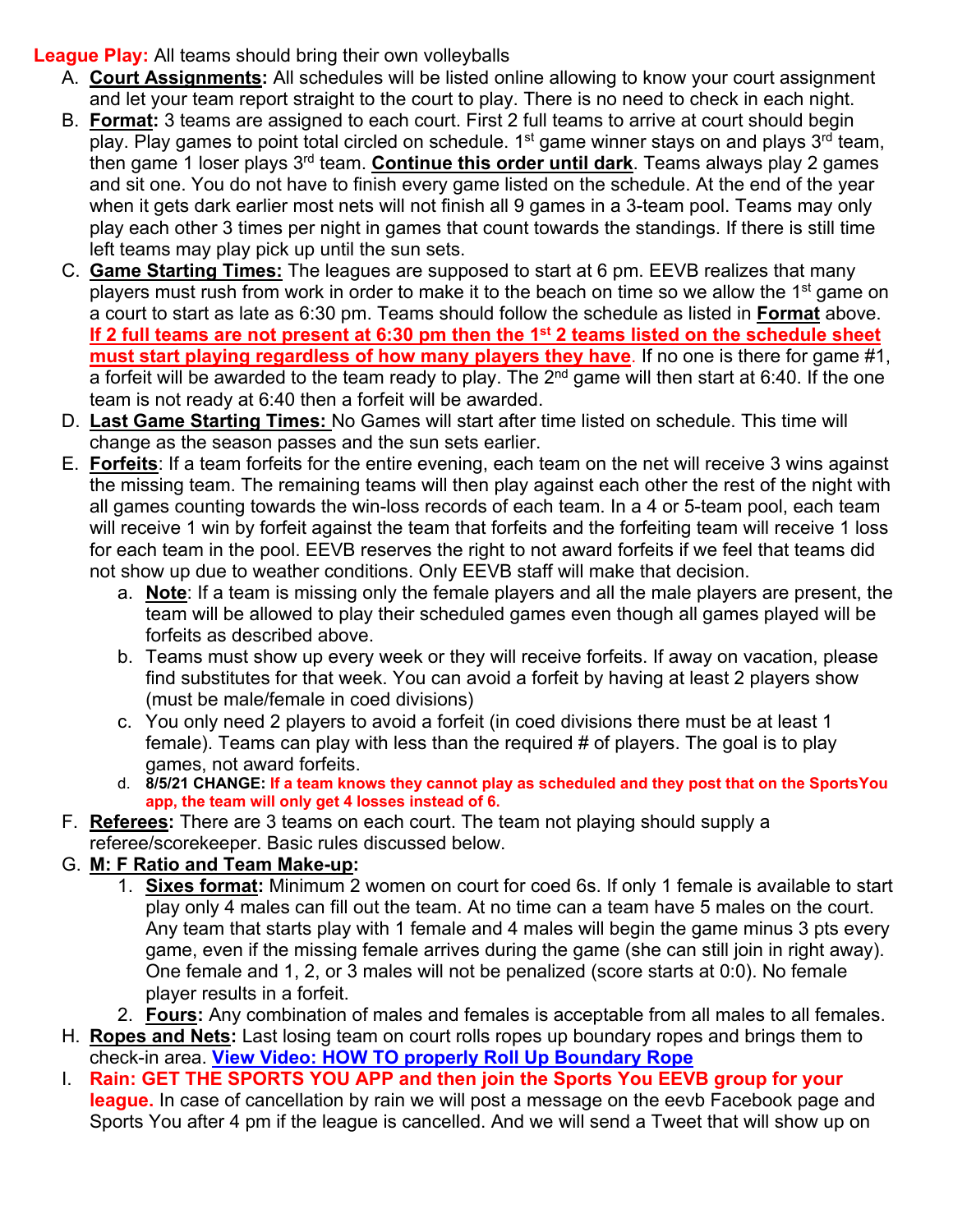the Twitter feed on the EEVB.net web site. We will not leave messages on the answering machine anymore because the leagues have grown so large that the machine cannot properly work with that many calls all at the same time. We make our decisions based on the radar map on the Weather Channel and not on anything written or broadcast elsewhere. Most of the time when the weather is bad in the afternoon it will clear up by the 6 pm starting time.

**NOTE**: If the weather is questionable, we do not necessarily send out a message at exactly 4 pm. If it looks like a line of showers is coming through, we may wait an hour to see how it develops. We error on the side of playing while trying not to inconvenience players. It is not easy but our record of making the right decision is good. Rainouts are unusual.

#### **PLEASE NOTE THAT WE WILL NOT MAKE PLAYERS COMPETE IN UNSAFE CONDITIONS. ANY TEAM CAN STOP PLAY AT ANYTIME IF THEY FEEL CONDITIONS ARE UNSAFE.** We

treat players as adults who can make a decision about whether they think it is safe to play or if conditions call for suspending play. Rainouts are part of the season and we figure here will be one or two per season. There are not any make-ups for rainouts.

J. **Subs:** Teams short players may borrow from another team on their court only. Any team borrowing a player will start the game down 3 pts. The goal is to have teams play games all night and not to get forfeits. This rule only applies during the regular season and not for the last night or any playoff or championship match

**Doubles Division Subs:** Doubles teams can use any player on their roster. Or they can borrow a player from the other team on their court. (Please note that one of the other players on the court should always show good sportsmanship and fill in for a missing player).

## K. **Rules (Official rules can be downloaded from FIVB.org)**

- a. **Hitting the net:** You cannot hit the net at anytime. The only time you can touch the net is if it was hit into you or if the play is over.
- **b. Running onto adjacent court:** Players may not run onto an adjacent court. If a player steps into another court or on the boundary line of another court, even after playing the ball, the ball is ruled out.

## c. **DOUBLE HIT BALLS: All divisions**

During play, double contact allowed only on any 1<sup>st</sup> ball over the net (including the serve). It must be a double hit and not a carry.

- d. Double hits are allowed in serve receive attempts, unless finger action is employed. In that case, judge **the contact as you would any set.**
- e. It is legal to use techniques such as clenched fist(s), or the heels of the hands, in serve receive attempts
- **f. This is legal whether the hands/fists are together or apart.**
- g. It is also legal to receive serve "open-handed with finger action," but strict hand-setting judgment must **be applied to the contact.**

## **L. Timeouts: Only 1 timeout per game**

## **M. Play Under the Net, and Interference:**

- a. There is no centerline. Players may contact any part of the opponents' court as long as they do not interfere with the opponents.
- b. A player who interferes with an opponents' ability to make their next play must be called for the fault.
- c. Point to the court under the net with your index finger and say "interference." (this will generally require explanation)
- d. Interference is a fault that results in a point, not a replay.
- e. Note that this is sometimes a delayed call (the referee must wait to see if the opponents are truly hampered in their next action)
- f. Incidental contact between opponents does not constitute interference, (bump knees, step briefly on toes, etc.)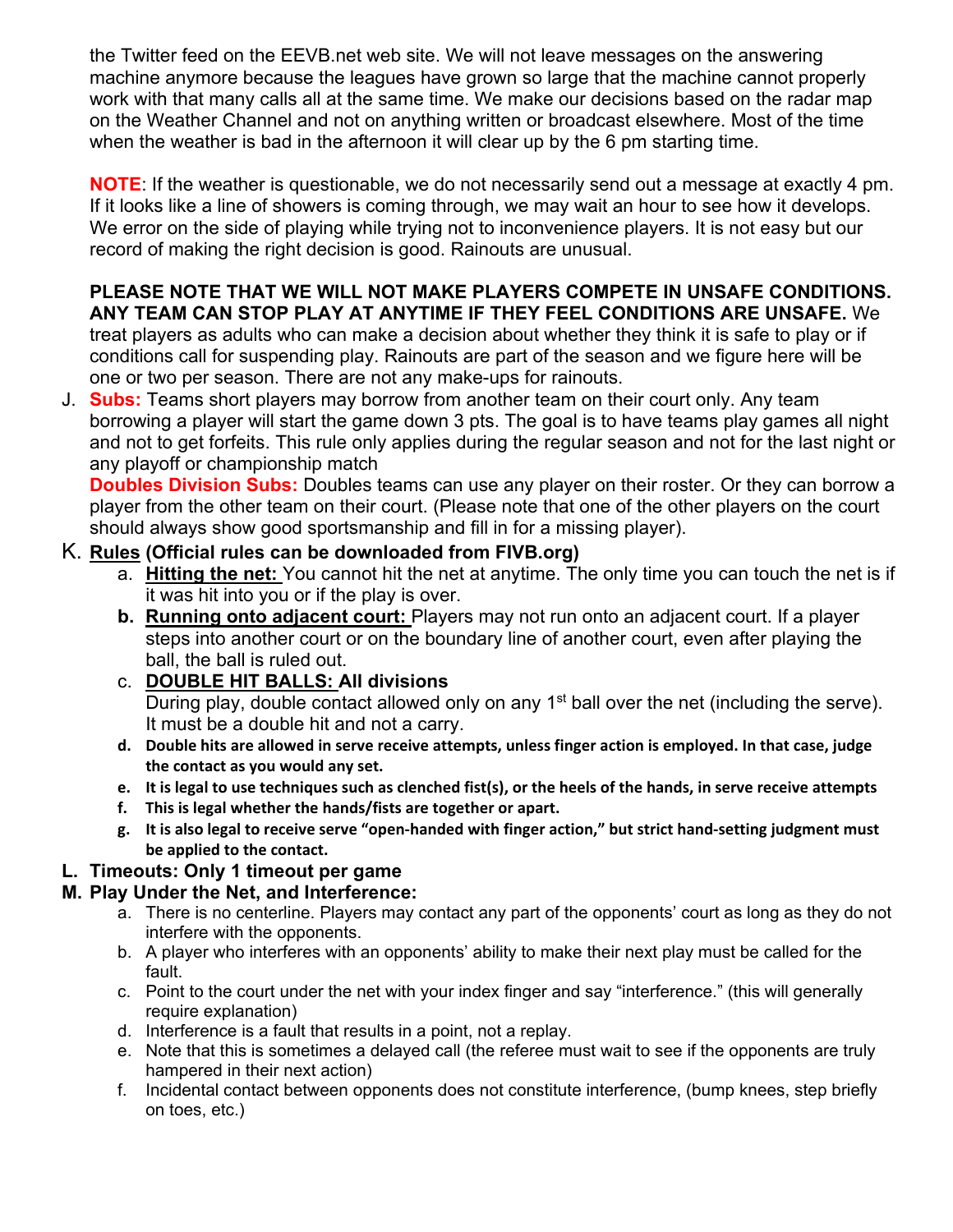- g. Interference can occur without physical contact. (ex: fallen player under net prevents defender **covering short).**
- h. **Playing Ball Outside Boundary Lines:** Players may chase down an errant pass but they may not go onto another court while doing so, even after they pass the ball. Running onto an adjacent court is a violation. This rule is to insure player safety.
- **N. Ball On The Court:** Play will stop if a ball comes on the court. This is a decision that is made by the referee. If you are playing on a net that chooses not to have the  $3<sup>rd</sup>$  team referee, then the 2 teams must determine whether to stop and replay or continue playing.
	- a. If a ball comes on from another court a player seeing it should call "ball" and the play is replayed. Sometimes the ball comes on just as a play ends or skirts through the far corner not affecting play and does not results in a replay. But without the 3rd team refereeing the players will have to make a fair and honest call which I realize is easier to type that see happen
	- b. If a ball comes on and a team quickly knocks if off the court and continues playing but the other team sees the ball and stops playing, the teams will have to make an adult decision about whether play was affected and should the point count or replayed.
	- c. The reason behind this rule is to avoid injury caused by a player stepping or landing on a ball they do not see. This can cause serious injury and you should always error on the side of safety. This being said, I have seen many times when a ball from another court barely grazed the corner of the court totally away from the play and the team who would benefit most called ball right away. We request that teams handle this situation in an adult manner and do not try to get an easy point or replay from a situation that does not affect play. Every player knows when there is an unsafe condition and when the call is made for a partisan result.

#### **O.** *Sixes: (Note: Competitive 6s are called competitive for a reason. Rules should be enforced in this division. If you want to play with a minimum of rules you should be in the Recreational 6s Div.)*

- a. **Rotation:** Teams must rotate in a clockwise manner. Players subbing in must sub into the same position. Most teams sub in at the server position.
- b. **No centerline**. There is no centerline in beach volleyball. You can penetrate under the net provided you do not interfere with your opponent.
- c. **Back-row** players must be 10 feet away from net to attack ball. Back row players cannot block. Since there is no 10 ft line on a beach court, players need to use an approximation. We expect players to determine in a civilized manner whether a player jumps in front or behind the imaginary 10 ft line
- d. On opponent's request, a player must move or bend over to prevent screening
- e. No mandatory rule that female must touch the ball if more than one contact
- f. Only 1 toss per serve
- g. You cannot attack or block serve
- h. Players must be in proper rotation when serve is contacted but can switch positions at the time the ball is contacted for service
- i. Team receiving serve must rotate before their  $1<sup>st</sup>$  service
- j. Block does not count as a touch in 6s
- k. **Carry:** The ball must be clearly and cleanly hit, not lifted. As a general rule any ball hit upward with open hands will be a carry 99% of the time. Here is how carries are defined in the official FIVB Rule Book:

13.4.2 The ball must be hit, not caught or thrown. It can rebound in any direction. **Exceptions:**

a) In defensive action of a hard driven ball. In this case, the ball can be held momentarily overhand with the fingers. b) If simultaneous contacts by the two opponents leads to a "held ball".

**13.5 FAULTS AT PLAYING THE BALL**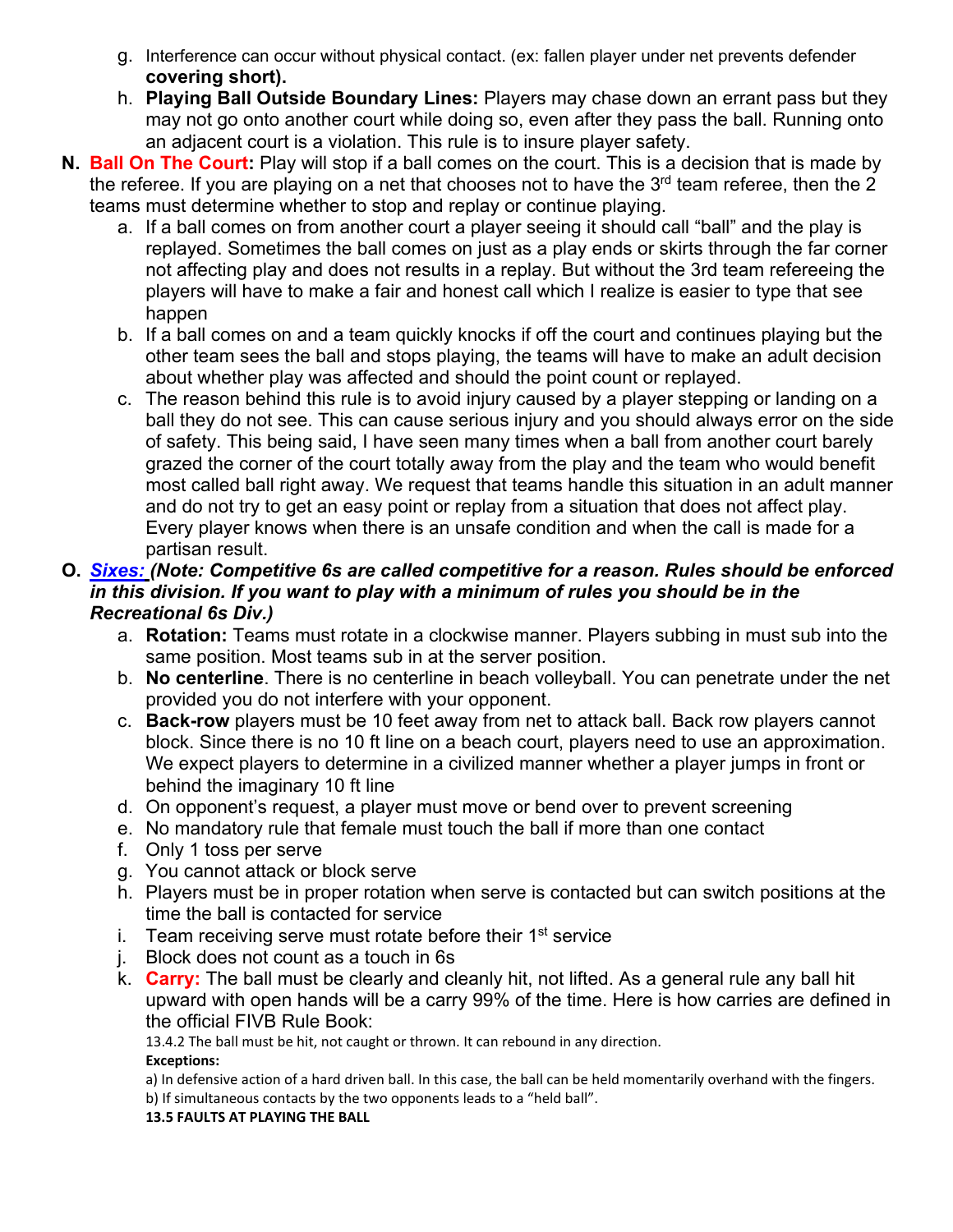13.5.3 **HELD BALL**: a player does not hit the ball (Rule 13.4.2) unless when in defensive action of a hard driven ball (Rule 13.4.2 a) or when simultaneous contacts by the two opponents over the net lead to a momentary "held ball" (Rule 13.4.2 b).

13.5.4 **DOUBLE CONTACT**: a player hits the ball twice in succession or the ball touches various parts of his/her body successively (Rule 13.1.3, 13.4.3).

- It is legal for any first-team-contact to strike two or more parts of a defenders' body during a single attempt to play the ball.
	- o Includes serve‐receive (hands do not have to be together)
	- o Includes a double contact without finger action
- First-team-contact with finger action should be judged just as any setting contact. (The referee can call double-hit.)
	- o Exception: …unless the double contact was in defense of a "hard–driven attack".
		- o It is legal to momentarily catch or double‐contact a "hard driven" ball.
		- o In judging an attack as "hard‐driven," the referee must consider the following:
			- Player's action: "reactive" (double allowed) or "intentional handset" (not allowed)
				- Speed and trajectory of the ball
				- Distance between attacker and defender.
- A serve is not an attack; therefore, the "hard-driven" exception does not apply.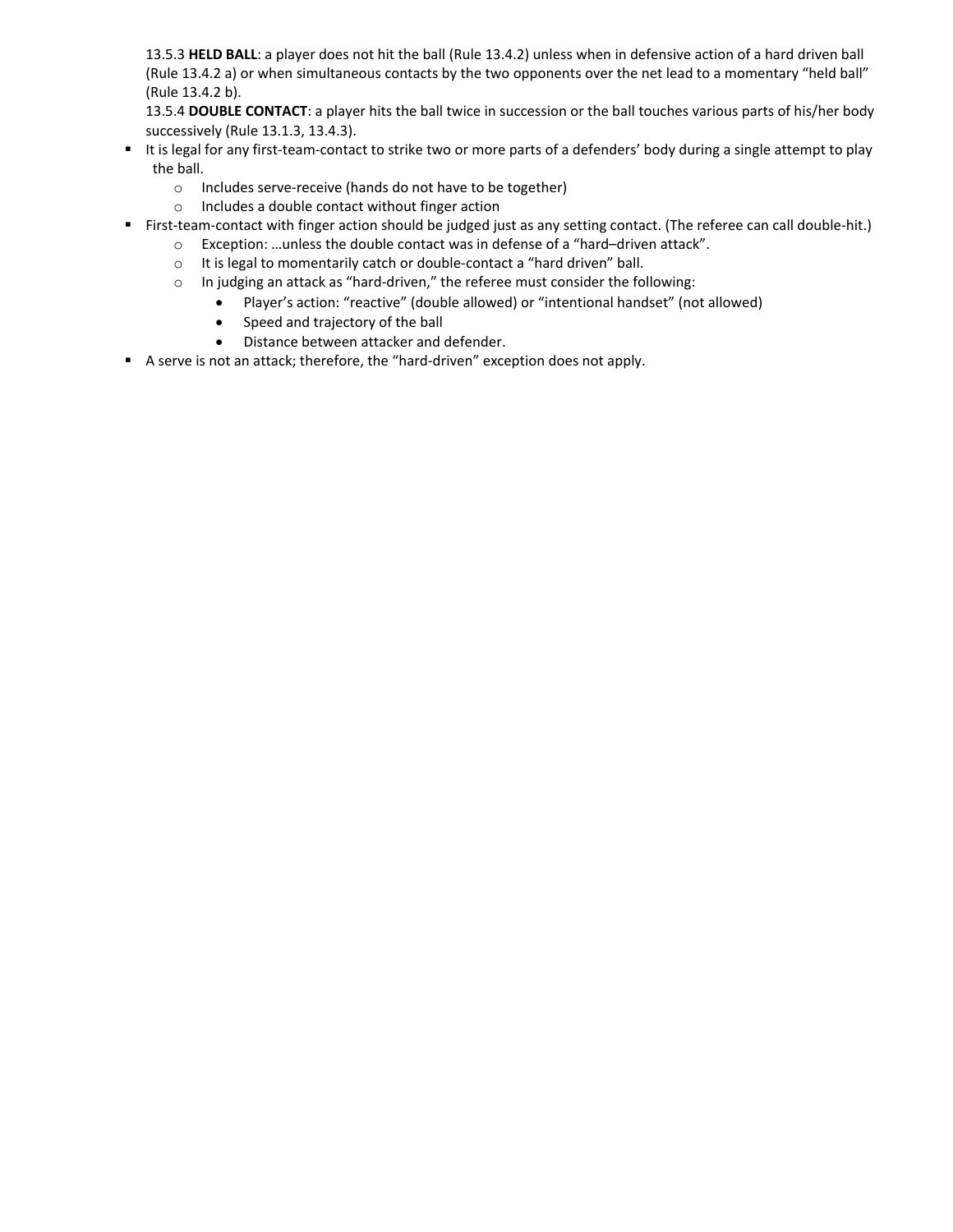## *Fours, Triples & Doubles*

- Let serves are legal
- **Block does not count as a touch in 3s or 4s; does count as a hit in doubles**
- Double contact allowed only on any 1<sup>st</sup> ball over the net (including the serve). It must be a double hit and not a carry. Finger action can only be used on hard driven balls. **See section K above**
- All serves must be bumped. Overhand bumps are ok. Any serve played with open hands as in a setting motion is considered a double hit or carry and is illegal
- Hard driven ball defined as attacked ball with flat or downward arc only no upward arc.
- No centerline. There is no centerline in beach volleyball. You can penetrate under the net provided you do not interfere with your opponent.
- No open one handed dinks.
- Balls set into the opponents court do not have to be square with the player's shoulder in 3s & 4s, they do need to be square in doubles.
- There is no rotation order or positioning in doubles, triples or fours, players can start anywhere on the court, no back row faults. Only the serve order must be maintained
- On opponent's request, a player must move or bend over to prevent screening
- Only one toss per serve
- You cannot attack or block serve
- **Setting:** Generally a **bad set** occurs when the ball visibly comes to rest or if clearly double hit; rotation does not indicate a bad set. There are two types of ball handling faults: "Catch Balls" and "Double Contacts."
	- The ball must be played with one quick motion.
	- Balls which significantly move downwards, or visibly come to rest, are "Catch Ball" faults. (aka "deep dish," "held-ball," or "lift")
	- Clearly distinct and separate contacts of the ball constitute a "Double-Hit."
	- Spin is not a fault... but spin may be an indication that a "double-contact" fault has occurred.

## **A. League Championships and Playoffs:**

- 1. Playoffs will be held for Wednesday doubles, Monday triples and Tuesday 4s at Cedar Beach. All other division champions will be determined by winning percentage
- 2. Prizes will be awarded to top 4 teams in all divisions
- 3. **All teams are eligible and invited to League Championships in Sept. at Cedar Beach.** Teams will be seeded based on record at end of regular league play. Full 1 day tournament starting at 9:00 AM, free entry fee and free player's party to follow. Come out and enjoy a fun day on the beach with family and friends. *Stay for post player's party for the annual EEVB Miller Lite Float Walkathon!*
- B. **Beach Cleanup:** We ask that you please leave the beach cleaner than you found it.

## **C. League Fees and Special Promotions:**

- 1. All players receive a league t-shirt
- 2. Player's Party every night at local participating Sponsor Bar
- 3. Player's card given to all league players good for discounts at many sponsoring stores
- 4. All league players can play in weekend tournaments for a \$10 entry fee per player in Men's B & Women's B on Saturdays and Coed B on Sundays
- 5. Check **www.eevb.net** regularly for new updates and exciting promotions.
- D. Suggestions: Please send any suggestions or clarification requests to EEVB at eevb@optonline.net